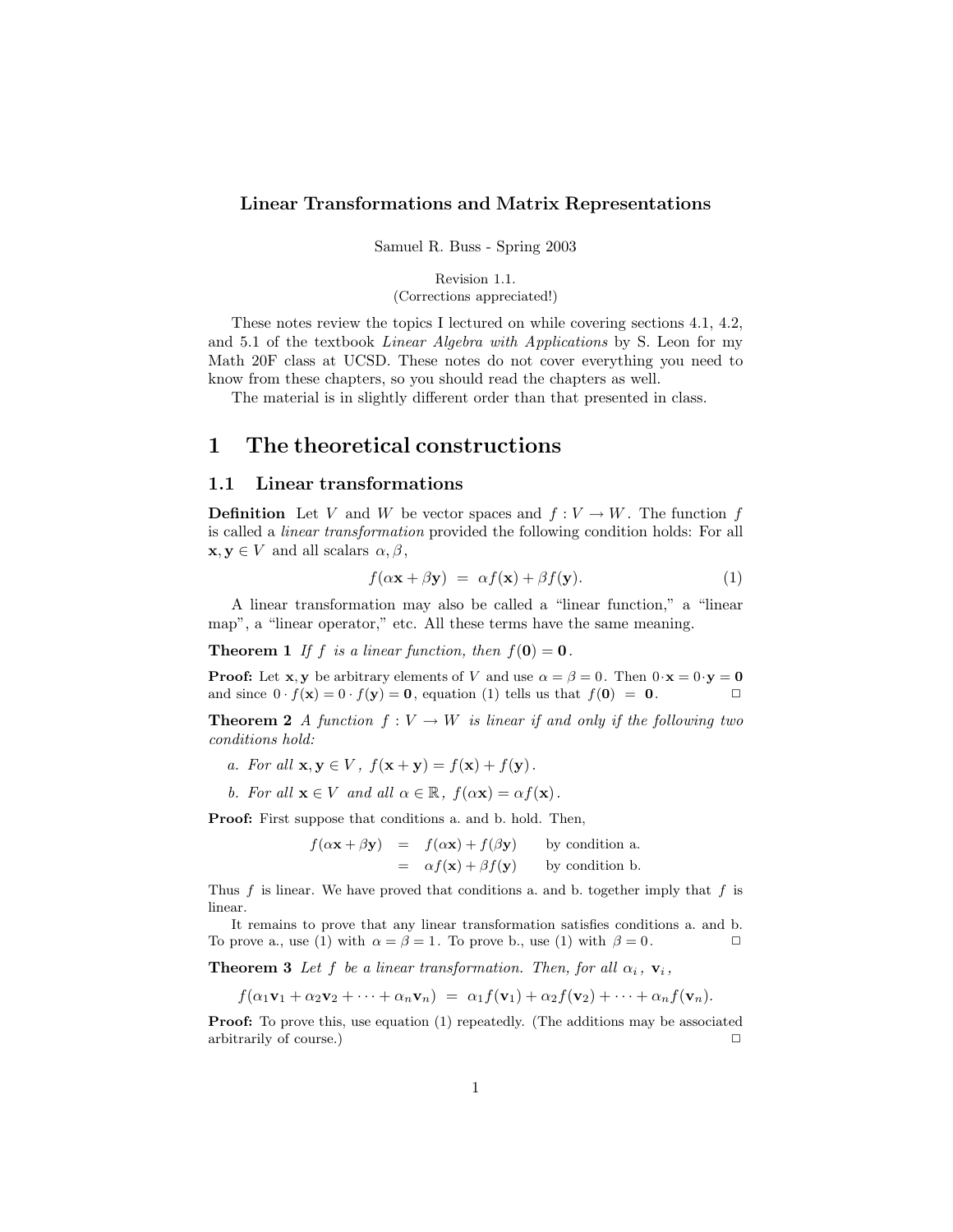#### **1.2 Matrix representation of a linear transformation**

A basic property of linear transformations is that they can be represented by a matrix.

**Definition** Let  $f : \mathbb{R}^n \to \mathbb{R}^m$  be a linear transformation. Then, we say that a  $m \times n$  matrix A *represents* the linear transformation f iff

$$
f(\mathbf{x}) = A\mathbf{x}, \quad \text{for all } \mathbf{x} \in \mathbb{R}^n. \tag{2}
$$

Note that the definition makes sense: If A is  $m \times n$ , then for any  $\mathbf{x} \in \mathbb{R}^n$ , we have  $A\mathbf{x} \in \mathbb{R}^m$ . Thus, the mapping  $\mathbf{x} \mapsto A\mathbf{x}$  is indeed a mapping from  $\mathbb{R}^n$ to  $\mathbb{R}^m$ . Indeed, the mapping  $\mathbf{x} \mapsto A\mathbf{x}$  is clearly a linear map (you should prove this!), so every  $m \times n$  matrix A represents a linear transformation from  $\mathbb{R}^n$ to  $\mathbb{R}^m$ .

Now, we show how to construct the matrix A that represents a linear function  $f$ . The next theorem tell us this is always possible.

**Theorem 4** Let  $f : \mathbb{R}^n \to \mathbb{R}^m$  be a linear transformation. Let  $\mathbf{a}_i = f(\mathbf{e}_i)$  for *all i (e<sub>i</sub> is the i*-th standard basis vector). Then the matrix  $A = (\mathbf{a}_1 \ \mathbf{a}_2 \ \cdots \ \mathbf{a}_n)$ *represents* f *.*

In words, the theorem says that the matrix  $A$  that represents  $f$  is formed by letting the columns of A equal the values of  $f(\mathbf{e}_i)$ .

**Proof:** To prove this, first note that  $A\mathbf{e}_i = \mathbf{a}_i = f(\mathbf{e}_i)$ . For general  $\mathbf{x} \in \mathbb{R}^n$ , we have

$$
\mathbf{x} = x_1 \mathbf{e}_1 + x_2 \mathbf{e}_2 + \cdots + x_n \mathbf{e}_n,
$$

so, by Theorem 3,

$$
f(\mathbf{x}) = x_1 f(\mathbf{e}_1) + x_2 f(\mathbf{e}_2) + \cdots + x_n f(\mathbf{e}_n).
$$

But, we also have  $A\mathbf{x} = x_1\mathbf{a}_1 + x_2\mathbf{a}_2 + \cdots + x_n\mathbf{a}_n$ , which is equal to the same thing. Thus  $A$  represents  $f$ .

### **1.3 Dot product as matrix product**

Let  $\mathbf{x} = (x_1 \ x_2 \ \cdots \ x_n)^T$  and  $\mathbf{y} = (y_1 \ y_2 \ \cdots \ y_n)^T$ .

**Definition** The *scalar product* of **x** and **y** is denoted  $\mathbf{x} \cdot \mathbf{y}$  and is defined to equal

$$
\mathbf{x} \cdot \mathbf{y} = x_1 y_1 + x_2 y_2 + \cdots + x_n y_n.
$$

The scalar product is sometimes called the "dot product" or the "inner product."

The column vectors **x** and **y** are both  $n \times 1$  matrices. Their tranposes,  $\mathbf{x}^T$ and  $y^T$ , are  $1 \times n$  matrices. Thus, if we form the matrix product  $\mathbf{x}^T \mathbf{y}$ , or the matrix product  $y^T x$ , the result is a  $1 \times 1$  matrix, that is to say, a scalar. In fact, this is the same as the scalar product.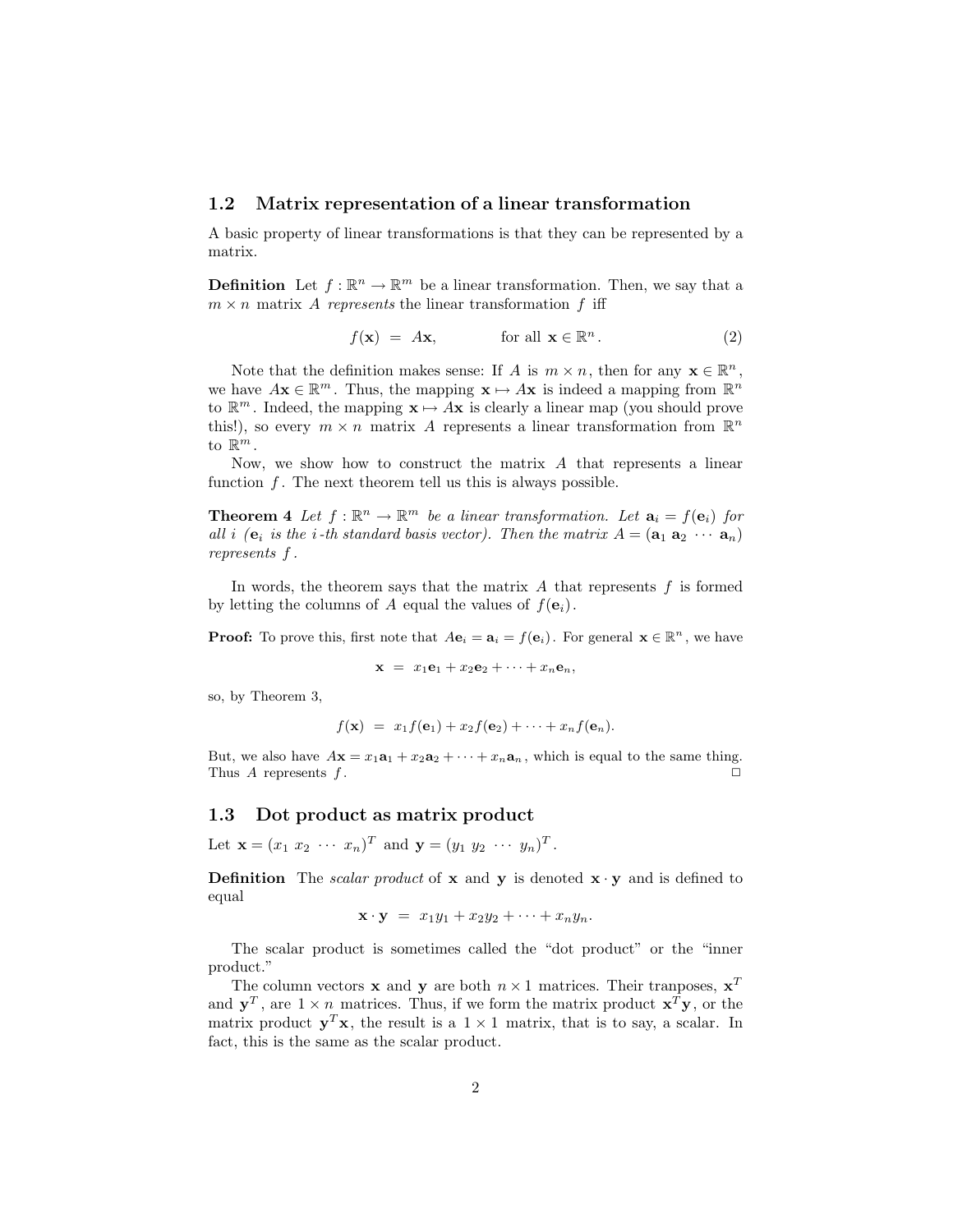**Theorem 5**  $\mathbf{x} \cdot \mathbf{y} = \mathbf{x}^T \mathbf{y} = \mathbf{y}^T \mathbf{x}$ .

**Proof:** The theorem is proved by inspection. For instance,

$$
\mathbf{x}^T \mathbf{y} = (x_1 \ x_2 \ \cdots \ x_n) \begin{pmatrix} y_1 \\ y_2 \\ \vdots \\ y_n \end{pmatrix} = x_1 y_1 + x_2 y_2 + \cdots + x_n y_n = \mathbf{x} \cdot \mathbf{y}.
$$

By a similar calculation,  $\mathbf{y}^T \mathbf{x}$  also equals the dot product.  $\Box$ 

Recall that the magnitude of a vector **x** is defined to be the square root of the sum of the squares of the components of the vector. That is, if  $\mathbf{x} = (x_1 \ x_2 \ \cdots \ x_n),$  then

$$
||\mathbf{x}|| = \sqrt{x_1^2 + x_2^2 + \dots + x_n^2}.
$$

The magnitude of **x** is the usual Euclidean length of the vector.

It is easy to check that  $\mathbf{x} \cdot \mathbf{x} = ||\mathbf{x}||^2$ . Thus we have:

# **Theorem 6**  $||\mathbf{x}||^2 = \mathbf{x} \cdot \mathbf{x} = \mathbf{x}^T \mathbf{x}$ *.*

A remark on notation: Some authors use the notation  $x$  to denote the magnitude of the vector **x**. (Note the difference in fonts.) We will never use this notation in our course, however.

# **2 Examples**

We now do a series of examples of linear transformations. Our examples are mostly in  $\mathbb{R}^2$  and  $\mathbb{R}^3$ . As usual, we use the notation  $\mathbf{x} = (x_1 \ x_2)^T$  for vectors in  $\mathbb{R}^2$  and  $\mathbf{x} = (x_1 \ x_2 \ x_3)^T$  for for vectors in  $\mathbb{R}^3$ .

#### **2.1 Scaling by the factor three**

Let  $f(\mathbf{x})=3\mathbf{x}$  be a function with domain and range  $\mathbb{R}^2$ . This function is easily proved to be linear, and it performs a scaling (or "magnification") by a factor of three. It is represented by the  $2 \times 2$  matrix

$$
\left(\begin{array}{cc}3 & 0 \\0 & 3\end{array}\right).
$$

#### **2.2** Reflection across the line  $y = x$ .

The function that maps **x** to its reflection (or "mirror image") across the line  $y = x$  can be defined by

$$
f(\mathbf{x}) = \begin{pmatrix} x_2 \\ x_1 \end{pmatrix}.
$$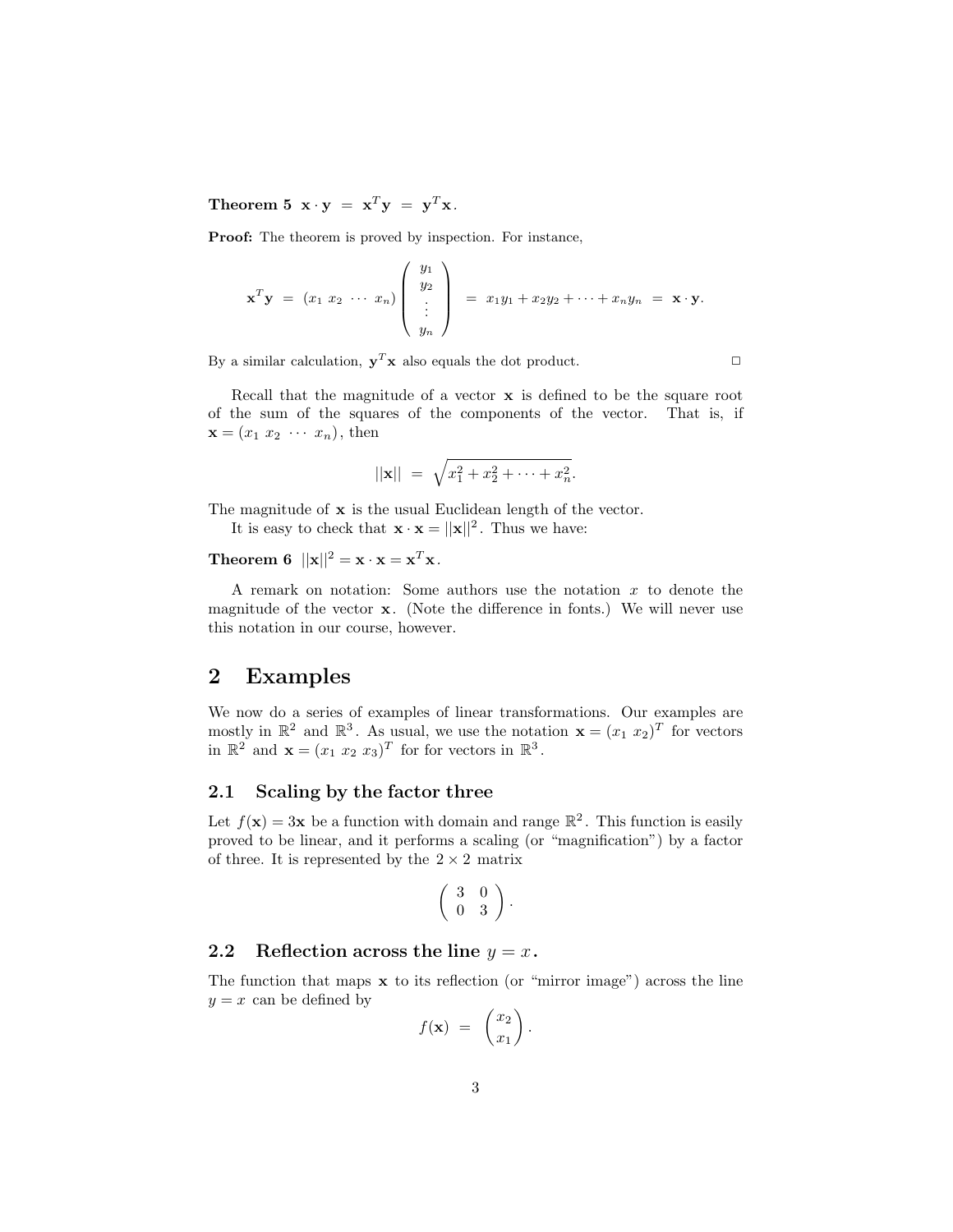

Figure 1: The projection of **x** onto the line parallel to a unit vector **u**.  $\varphi$  is the angle between **u** and **x**. How would the picture look if  $\varphi$  were between 90° and 180°?

The matrix that represents this is  $A = \begin{pmatrix} 0 & 1 \\ 1 & 0 \end{pmatrix}$ . As expected, the first column of A is  $\begin{pmatrix} 0 \\ 1 \end{pmatrix}$  which is the reflection of  $\begin{pmatrix} 1 \\ 0 \end{pmatrix}$  across the line  $y = x$ . Similarly, A's second column is the reflection of  $\binom{0}{1}$  across the same line.

#### **2.3 Projection to the** x**-axis**

The function that projects a point **x** orthogonally (perpendicularly) onto the x-axis is defined by  $f(\mathbf{x})=(x_1 \ 0)^T$ . Or, equivalently, this can be expressed as  $f(\mathbf{x}) = x_1 \mathbf{e}_1$ .

The matrix that represents this function is  $A = \begin{pmatrix} 1 & 0 \\ 0 & 0 \end{pmatrix}$ .

### **2.4** Projection onto the line  $y = x$

The function f that projects a point **x** onto the line  $y = x$  can be defined by

$$
f(\mathbf{x}) = \begin{pmatrix} \frac{1}{2}(x_1 + x_2) \\ \frac{1}{2}(x_1 + x_2) \end{pmatrix}.
$$

One way to understand this definition of  $f(\mathbf{x})$  is that it is equal to the average of **x** and its reflection across the line  $y = x$  as defined two examples above.

The matrix A that represents the projection f is  $A = \begin{pmatrix} \frac{1}{2} & \frac{1}{2} \\ \frac{1}{2} & \frac{1}{2} \end{pmatrix}$  $\bigg)$  .

#### **2.5 Projection onto a line given by a unit vector u**

Let **u** be a unit vector, that is,  $||\mathbf{u}|| = 1$ . Let L be the line through the origin that equals  $Span(\mathbf{u})$ . We shall define a function  $f(\mathbf{x})$  that equals the projection of the point **x** onto the line L.

First, the so-called *scalar projection* of **x** onto the line L is equal to  $||\mathbf{x}||\cos(\theta) = \mathbf{x} \cdot \mathbf{u}$ . Here,  $\theta$  is the angle between **x** and **u**; see either Figure 1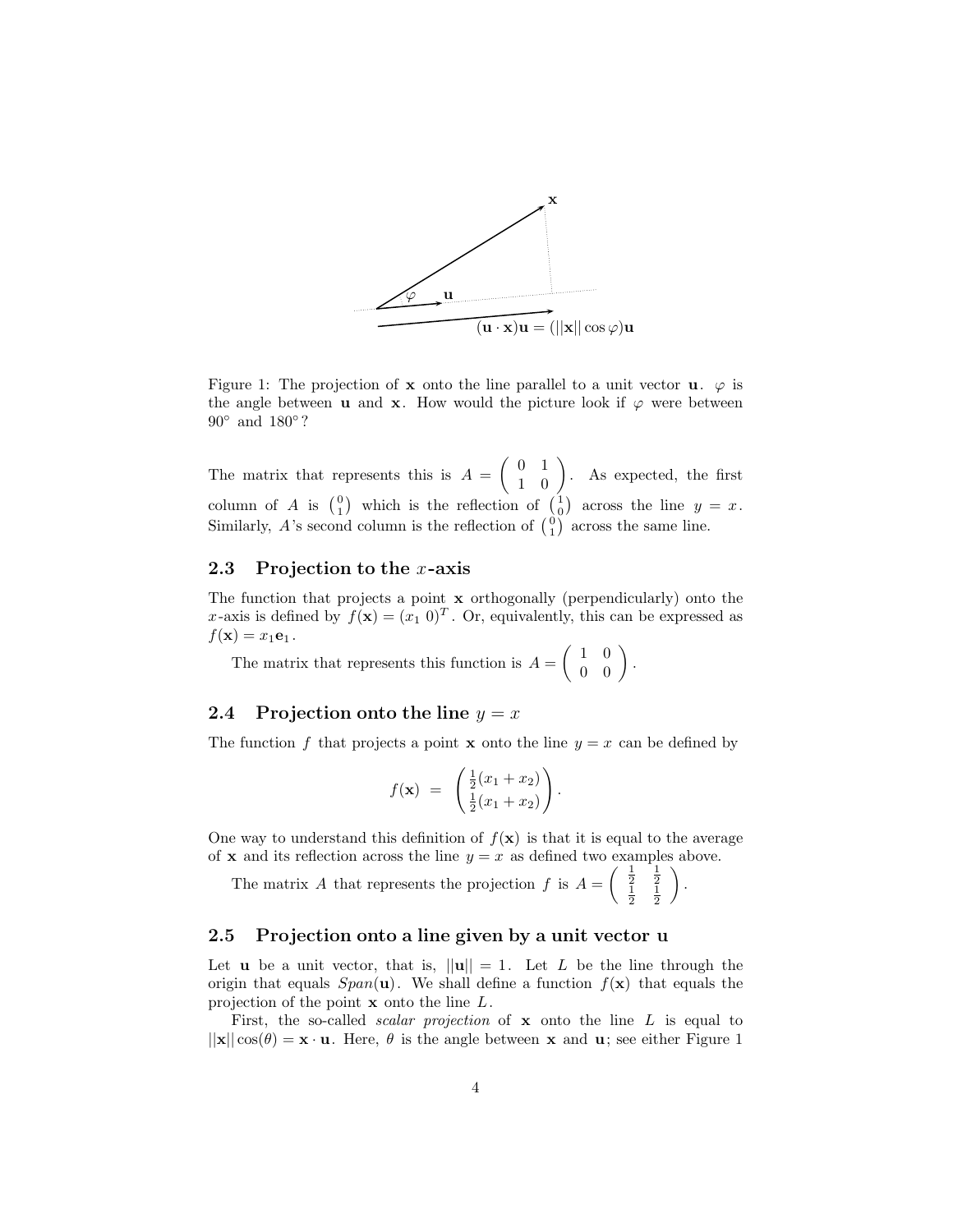above or the figure 5.1.2 on page 227 of the Leon textbook. The scalar projection is the length of the projection of **x** onto the line L.

Second, the so-called *vector projection* of **x** onto the line L is equal to the scalar projection multiplied by **u**, that is, it is equal to

$$
(\mathbf{x} \cdot \mathbf{u})\mathbf{u}.\tag{3}
$$

This vector projection is what is commonly called "the projection" of **x** onto **u**.

To find a matrix that represents the function that projects **x** onto the unit vector  $\bf{u}$ , we rewrite the quantity (3) using matrix multiplications as

$$
(\mathbf{x} \cdot \mathbf{u})\mathbf{u} = (\mathbf{u}^T \mathbf{x})\mathbf{u}
$$
  
=  $\mathbf{u}(\mathbf{u}^T \mathbf{x})$  ( $\mathbf{u}^T \mathbf{x}$  is a scalar)  
=  $(\mathbf{u}\mathbf{u}^T)\mathbf{x}$  (associativity of matrix multiplication)

Thus, the matrix  $\mathbf{u}\mathbf{u}^T$  represents the projection function  $\mathbf{x} \mapsto (\mathbf{x} \cdot \mathbf{u})\mathbf{u}$ .

What is the matrix  $\mathbf{u}\mathbf{u}^T$ ? If we are working in  $\mathbb{R}^n$ , then **u** is an  $n \times 1$ matrix and **u** is a  $1 \times n$  matrix, so their product is a  $n \times n$  matrix. For instance, in  $\mathbb{R}^3$ , it equals

$$
\mathbf{u}\mathbf{u}^T = \begin{pmatrix} u_1 \\ u_2 \\ u_3 \end{pmatrix} (u_1 \ u_2 \ u_3) = \begin{pmatrix} u_1^2 & u_1u_2 & u_1u_3 \\ u_1u_2 & u_2^2 & u_2u_3 \\ u_1u_3 & u_2u_3 & u_3^2 \end{pmatrix}.
$$

This is an example of a symmetric matrix:

**Definition** A matrix A is *symmetric* iff  $A = A^T$ .

#### **2.6 Projection onto a line given by a general vector u**

The formulas in the previous example were correct only when **u** is unit vector (with magnitude equal to one). For general non-zero vectors **u**, the same kind of analysis works: the only change is that you should first *normalize* **u** by dividing by its magnitude.

Thus, the vector projection of **x** onto the line through the origin in the direction **u** is equal to

$$
\frac{\mathbf{x} \cdot \mathbf{u}}{||\mathbf{u}||^2} \mathbf{u} = \frac{\mathbf{u}^T \mathbf{x}}{\mathbf{u}^T \mathbf{u}} \mathbf{u}.
$$

The matrix that represents this projection is the matrix

$$
\frac{\mathbf{u}\mathbf{u}^T}{\mathbf{u}^T\mathbf{u}}.
$$

Note that this is also a symmetric matrix.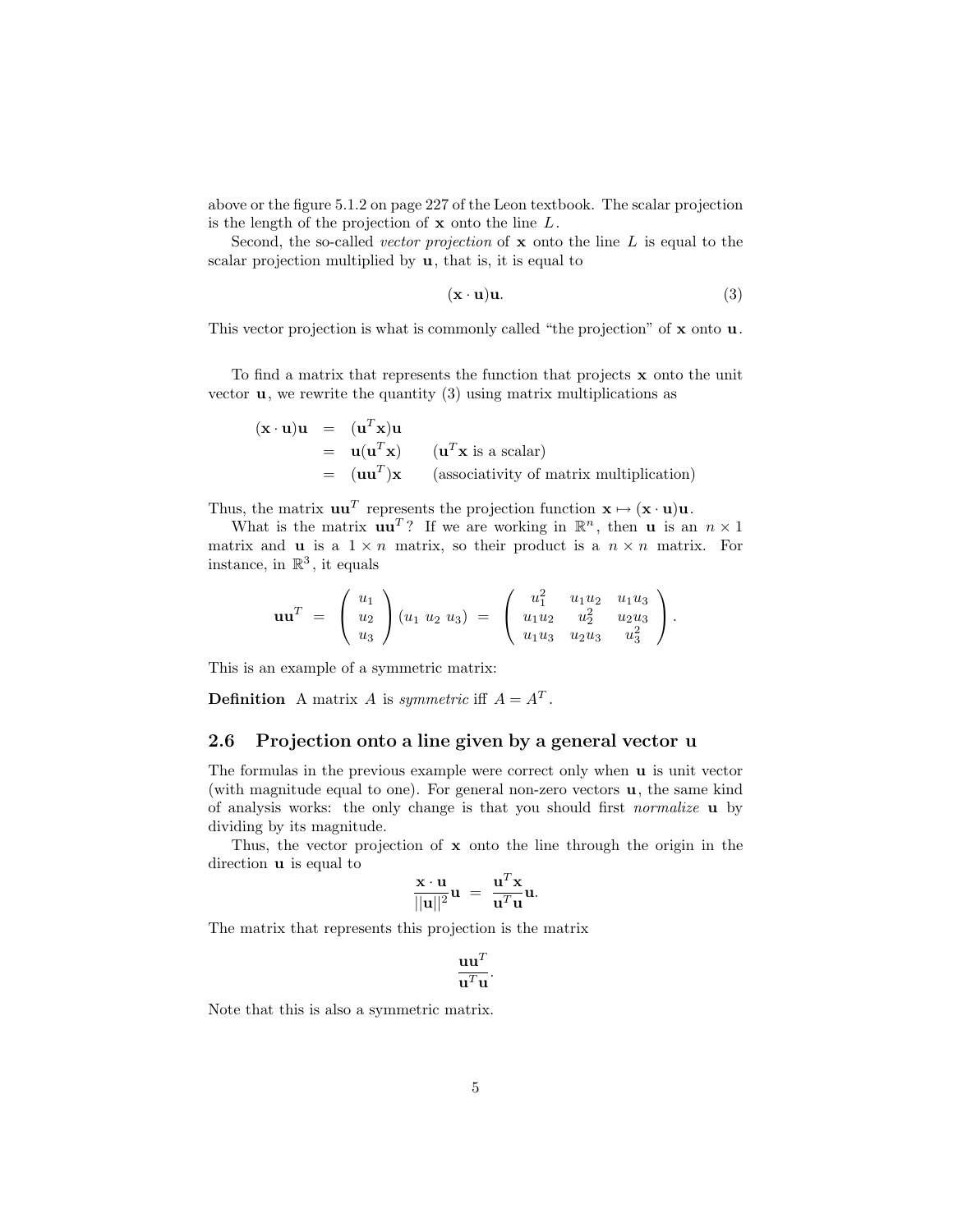

Figure 2: Effect of a rotation through angle  $\theta$ . The origin **0** is held fixed by the rotation.

# **2.7 Rotation in** R<sup>2</sup>

Let  $f(\mathbf{x})$  be the function that acts on the xy-plane as follows: the origin is kept fixed and all points in the plane are rotated through an angle of  $\theta$ counterclockwise around the origin. For a picture of this, see Figure 2 above or the figure on page 200 of the textbook by Leon. This function can be seen to be linear. Thus, there is a  $2\times 2$  matrix that represents it. To find this matrix, note that

$$
f: \left(\begin{array}{c} 1 \\ 0 \end{array}\right) \mapsto \left(\begin{array}{c} \cos \theta \\ \sin \theta \end{array}\right) \qquad f: \left(\begin{array}{c} 0 \\ 1 \end{array}\right) \mapsto \left(\begin{array}{c} -\sin \theta \\ \cos \theta \end{array}\right)
$$

Thus the linear transformation  $f$  is represented by the matrix

$$
\left(\begin{array}{cc} \cos\theta & -\sin\theta \\ \sin\theta & \cos\theta \end{array}\right).
$$

#### **2.8 The cross-product as a linear transformation**

Let **u** be a **fixed** vector in  $\mathbb{R}^3$ . Consider the function  $f(\mathbf{x})$  defined by

$$
f(\mathbf{x}) = \mathbf{u} \times \mathbf{x},
$$

where  $\times$  denotes the ordinary vector cross product in  $\mathbb{R}^3$ . Note that  $f : \mathbb{R}^3 \to$  $\mathbb{R}^3$ . Also, it is easy to prove that f is a linear transformation.

Therefore, it has a  $3 \times 3$  matrix representation. To determine its matrix representation, note that, if **u** =  $(u_1 \ u_2 \ u_3)^T$ , then

$$
f: \begin{pmatrix} 1 \\ 0 \\ 0 \end{pmatrix} \mapsto \begin{pmatrix} 0 \\ u_3 \\ -u_2 \end{pmatrix} \qquad f: \begin{pmatrix} 0 \\ 1 \\ 0 \end{pmatrix} \mapsto \begin{pmatrix} -u_3 \\ 0 \\ u_1 \end{pmatrix} \qquad f: \begin{pmatrix} 0 \\ 0 \\ 1 \end{pmatrix} \mapsto \begin{pmatrix} u_2 \\ -u_1 \\ 0 \end{pmatrix}.
$$

Therefore, the matrix representation of the linear function  $f$  is

$$
A = \left(\begin{array}{ccc} 0 & -u_3 & u_2 \\ u_3 & 0 & -u_1 \\ -u_2 & u_1 & 0 \end{array}\right)
$$